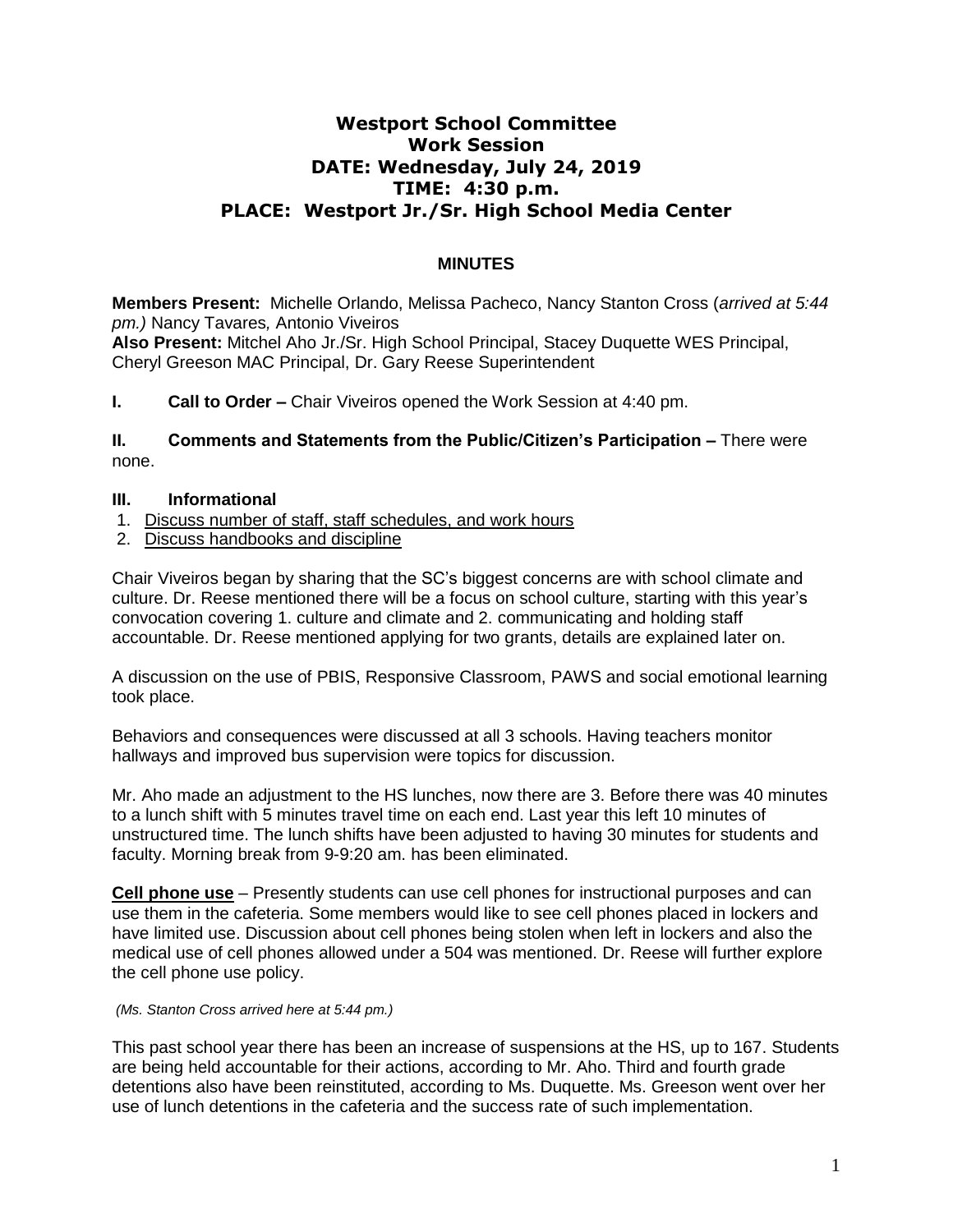Discussion took place on the wording of the staff/ faculty handbook for acceptable attire. Dress down on Fridays and payment of \$1 as a collection for a purpose/charity has been used in the past. Students having respect and their level of expectations linked to proper attire was mentioned as well as engaging teachers in the process to develop how best to represent the school. Dr. Reese mentioned the need to revisit the handbook for attire.

Duties of the SRO were discussed and there is an agreement (MOU) that is signed every year. Mr. Aho explained there are no smoking signs on the entire school property including the parking lots. In order for the SRO to be able to issue a ticket to anyone in violation of smoking, the district will need to request ticketing permission from the BOS. In addition, Mr. Aho mentioned the use of the court system and how students are turned back to the school.

**Handbook** – A discussion on whether to have just one central handbook or have a handbook for the different grades as well as a main handbook took place. Dr. Reese mentioned having a leadership retreat in August and looking at the handbooks will take place at that time.

**Schedule** – The high school teacher's schedule has 4 blocks; each teacher has 1 block that is for prep and can be for duties or coverage. The middle school teacher's schedule gives 2 periods off. One for a team plan and 1 for a personal prep. At the MS, teachers have 4 periods 56 minutes each to teach. Mr. Aho is separating the staff and building the middle school model again. During the last few years, the MS lost their team building activities. Mr. Aho will be scheduling a unifying event to build a sense of community, for example he mentioned Spirit Week and Homecoming.

Changing the schedule was discussed. Dr. Reese did not anticipate other issues when they initially changed the schedule and presented it to the community. According to Ms. Duquette, the sharing of staff created a problem. The need to build in a graduation requirement and having 150 credits to graduate was also mentioned.

The policy of posting a job position internally for 7 days before posting externally was mentioned. Waiting 7 days is a problem. Posting positions at the same time would be beneficial to the district.

Ms. Stanton Cross mentioned she would like to begin having uniforms starting at the MAC. Options were discussed for the next school year, however more time would be needed so this will come back up on the agenda for January 2020 for the entire MAC including Pre-K.

### **Other items discussed:**

Clear expectations of students and faculty, make these explicit Clearly know expected behaviors Expectations of students and parents during Saturday school Set a standard for the children Place cameras outside the bathrooms, they can be moved over to the new school Consistency/same language across all handbooks – use a template Recess for grades 5-8 Wearing IDs Clarity in policy for cell phones Use of canine dogs Changing the climate Add tobacco use to the WES handbook